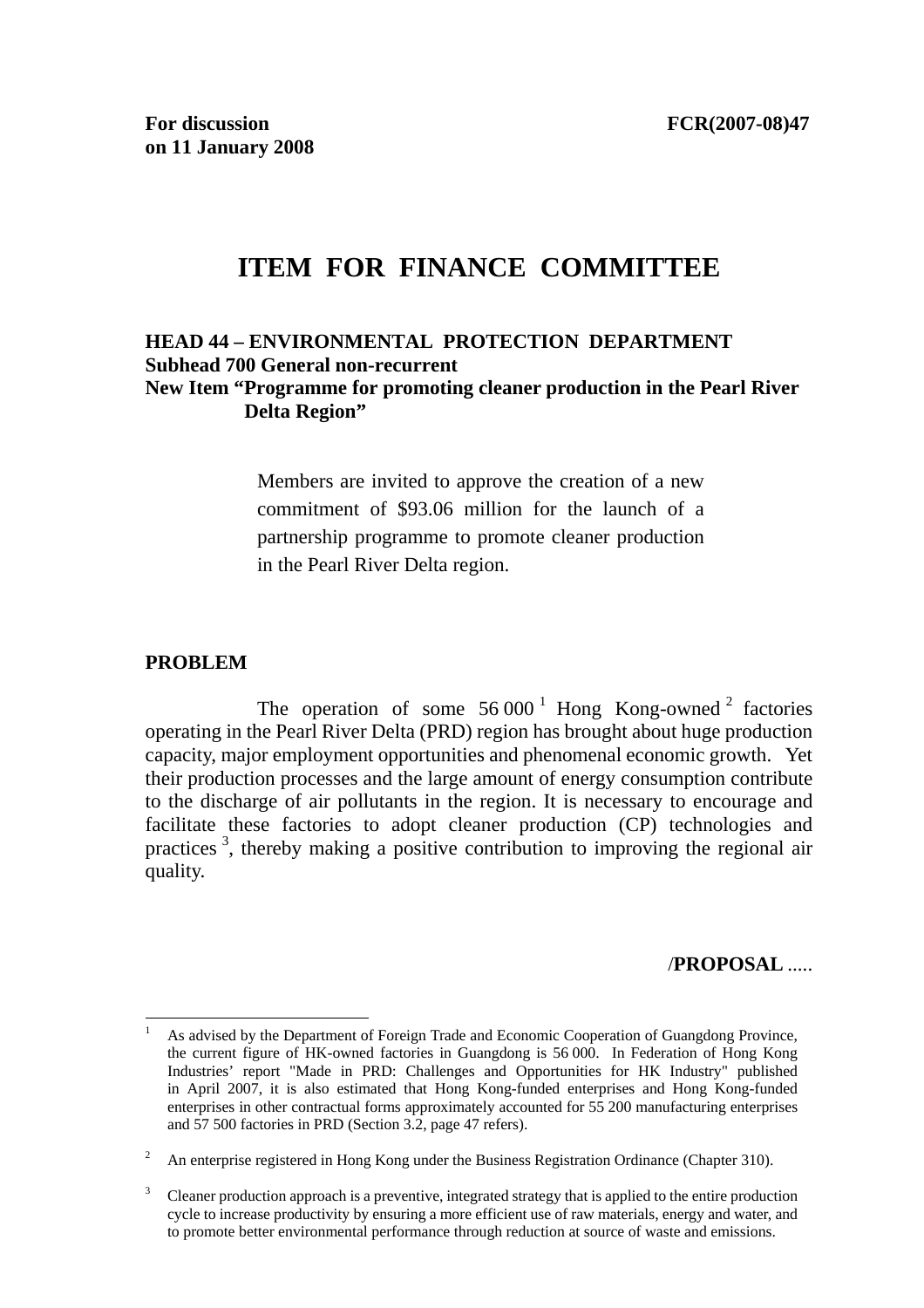#### **PROPOSAL**

2. The Director of Environmental Protection, with the support of the Secretary for the Environment, proposes to create a new commitment of \$93.06 million to support the Hong Kong Productivity Council (HKPC) to launch a five-year Cleaner Production Partnership Programme (CPPP) for promoting CP technologies and practices to industries in the PRD region.

#### **JUSTIFICATION**

3. The air quality problem facing Hong Kong is both local and trans-boundary in nature. The business community has generally recognised its crucial role to play in joining the efforts of the Guangdong Provincial Government and the Government of HKSAR (HKSARG) in improving the regional air quality through enhancing the environmental performance of the industries in the PRD region. Consultation with the industry has, however, indicated that many Hong Kong-owned factories in PRD do not have a clear understanding of what CP practices are. Nor do they have adequate access to technical know-how and support to take concrete actions. Although there are many environmental technology (ET) service providers that offer packaged improvement systems and services, the industry generally lacks confidence in employing these service providers for want of independent verification to confirm the actual environmental benefits.

4. To speed up the adoption of energy efficiency and CP practices by Hong Kong-owned factories in the PRD region, the Environmental Protection Department (EPD) commissioned HKPC to launch a CP Technical Support Pilot Project in November 2006. The project has the support of the major trade and industrial associations. Response from the industry sector has been positive. HKPC has completed preliminary CP assessment for 15 participating factories and worked with four short-listed factories for detailed assessment and implementation of recommended CP measures. The project has successfully engaged the industry and aroused their awareness by demonstrating with real case examples that CP is not only practicable but, in many cases, would also bring about economic benefits through reduction in energy and material consumption and emissions treatment costs. Some examples are set out below –

(a) a metal works factory has reduced its consumption of paint and solvent by 18% by switching to the use of high volume low pressure paint spraying guns. By adopting various cleaner production measures, the factory achieves an estimated reduction of 50 tonnes in volatile organic compounds (VOC) emission; and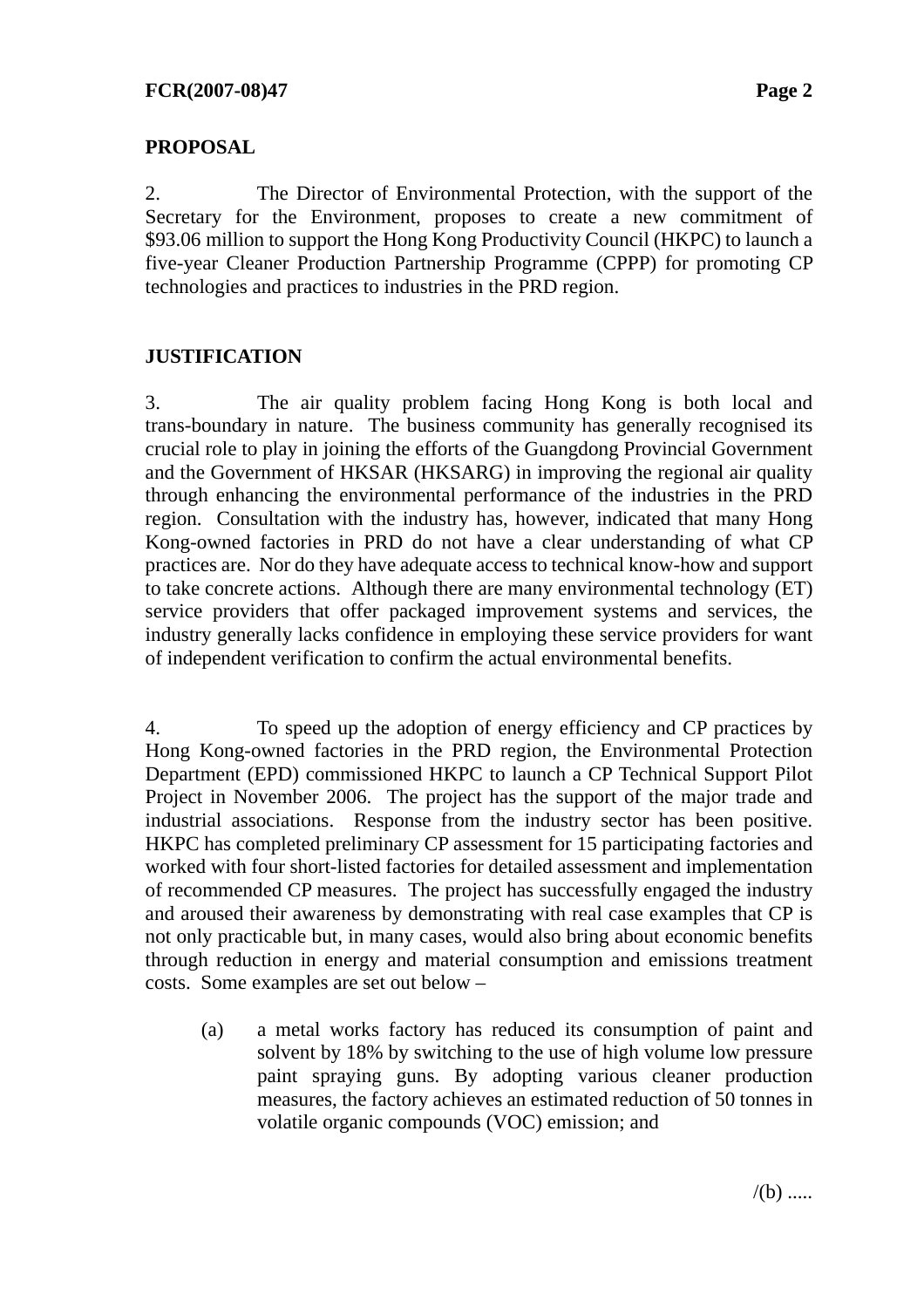(b) a printing factory cuts its electricity bill by about RMB 50,000 a year by the installation of a more energy efficient lighting system with a return period of about two years. By making use of the waste heat from water-cooled chillers for producing hot water for dormitory use, the factory can save a further RMB 80,000 a year.

5. The pilot project also confirmed that the industry would welcome and adopt CP practices and technologies if their effectiveness and benefits could be demonstrated and verified.

## **Objective**

6. The overall objective of the proposed five-year CPPP is to encourage and facilitate Hong Kong-owned factories in the PRD region to adopt CP technologies and practices. They could make positive contribution to a cleaner environment by reducing air emissions through –

- (a) optimising the operation of the furnaces, boilers and ancillary generators and adopting affordable desulphurisation and particulate control systems;
- (b) minimising VOC emissions through switching to the use of low VOC emitting alternatives and practices and adopting affordable VOC control systems;
- (c) improving energy efficiency thereby reducing air pollutants generated from fuel combustion and power plants;.and

## **Guiding Principles**

7. The following guiding principles have been adopted in designing the programme –

- (a) the programme will focus on encouraging and facilitating HK-owned factories in PRD region to contribute to a cleaner environment by reducing air pollution/emissions and enhancing energy efficiency;
- (b) targeted sectors and participating factories are to be selected by taking into consideration, *inter alia*, the level of their power consumption and emissions, and potential in achieving environmental improvement;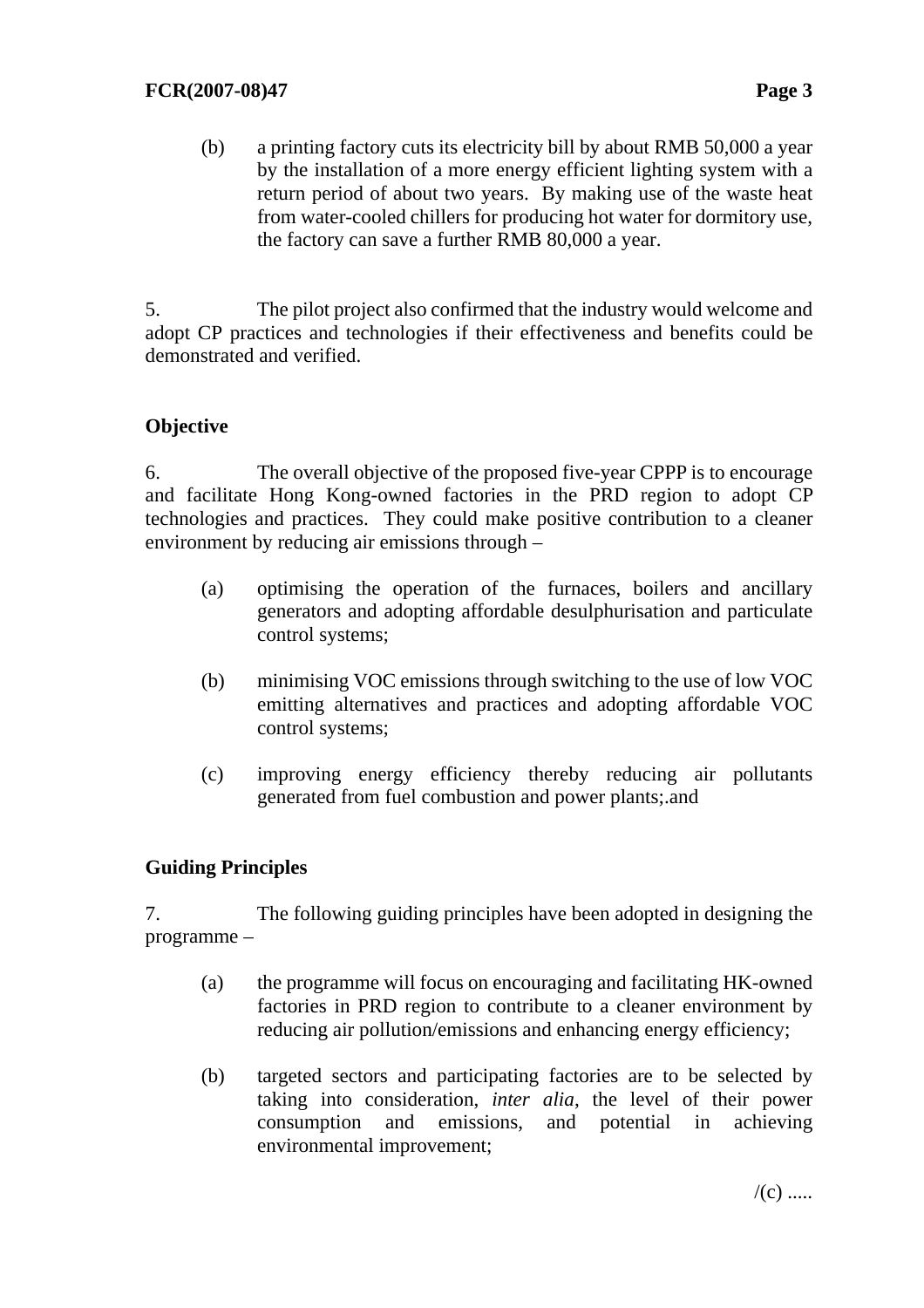- (c) participation by factories should be voluntary and by application;
- (d) the findings of and experience gained by adopting CP technologies and practices will be shared by the trades;
- (e) the benefits of the cleaner production technologies and practices so pursued under this programme will be verified so that factories and the trades would be encouraged to adopt such technologies and practices on their own;
- (f) there will be no direct subsidy on the cost of hardware or installation of cleaner production equipment exclusively for the use by the factories concerned;
- (g) ET service providers will be encouraged to participate in carrying out the programme activities (e.g. conducting on-site improvement assessment and demonstration projects); and
- (h) credible mechanisms on monitoring and control would be drawn up to ensure the best use of public money.

## **Targeted Approach**

- 8. The programme will target at industry sectors which
	- (a) involve production processes resulting in substantial emission of air pollutants;
	- (b) use large quantities of potentially environmentally damaging chemicals or materials;
	- (c) consume large quantities of fuel and energy; and
	- (d) have a good potential for achieving environmental improvement.

9. We have initially identified eight industry sectors which have contributed to air pollutant emissions to various extent and are most likely to yield positive improvement. They are, namely, textiles, non-metallic mineral products, metal and metal products, food and beverage, chemical products, printing and publishing, furniture and paper/paper product manufacturing. It is estimated that there are close to 15 000 Hong Kong-owned factories in these eight sectors in the PRD region.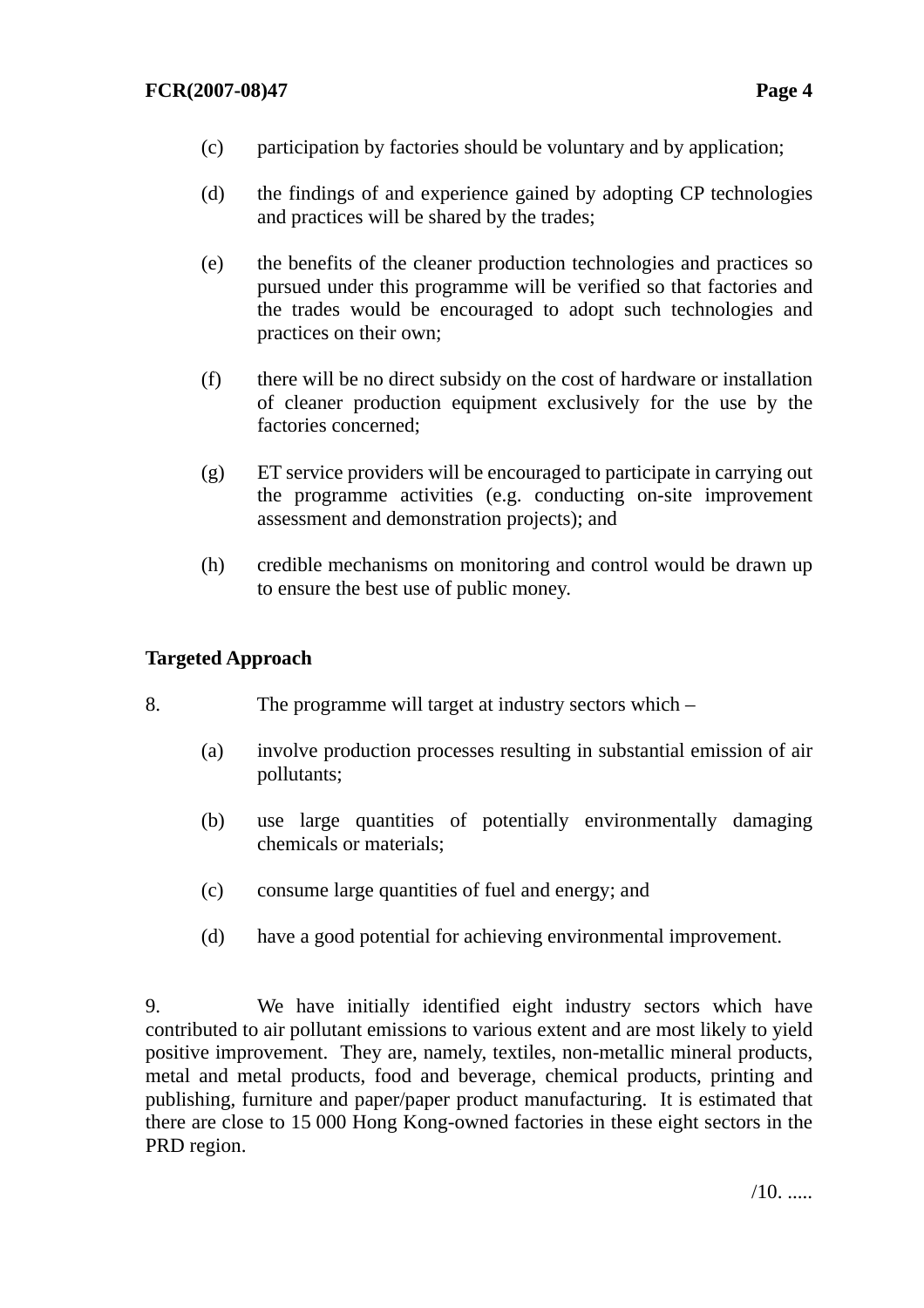10. In selecting participating factories, due consideration will be given to the need in creating a "critical mass" while maintaining a balanced participation from all the targeted industry sectors; and also the geographical spread of the selected factories. Priority will be given to –

- (a) small and medium-sized enterprises<sup>4</sup> which might not have adequate technical expertise or resources to identify or implement CP technologies and practices;
- (b) factories with production processes that are representative or common to the specific trade sector, and have the potential for environmental improvements. Their participation will help create a multiplying effect to incentivise other factories in the same trade to adopt CP measures; and
- (c) factories which have indicated a willingness to pursue CP technologies and practices.

## **Key Initiatives**

- 11. Key initiatives of the programme include
	- (a) *awareness promotion* this will comprise structured briefings, study missions, training seminars and workshops, conferences and exhibitions, in Hong Kong, Shenzhen, Dongguan, and other cities in the PRD region as necessary. Information brochures and posters will be distributed. These activities will be organised to proactively seek the support of relevant trade associations with a view to reach out to the target factories effectively. A dedicated CP website together with an enquiry hotline will be set up to enhance information dissemination and facilitate sharing of successful experience. The objective is to enhance the awareness and knowledge of owners/operators of Hong Kong-owned factories in the region about the programme and, more importantly, the available CP technological and process options in enhancing energy efficiency and mitigating emissions. Participation in the awareness promotion activities will normally be free of charge;

 $/(b)$  .....

 $\frac{1}{4}$  An enterprise as defined in footnote 1, which as a manufacturing business employs fewer than 100 persons in Hong Kong; or a non-manufacturing business which employs fewer than 50 persons in Hong Kong.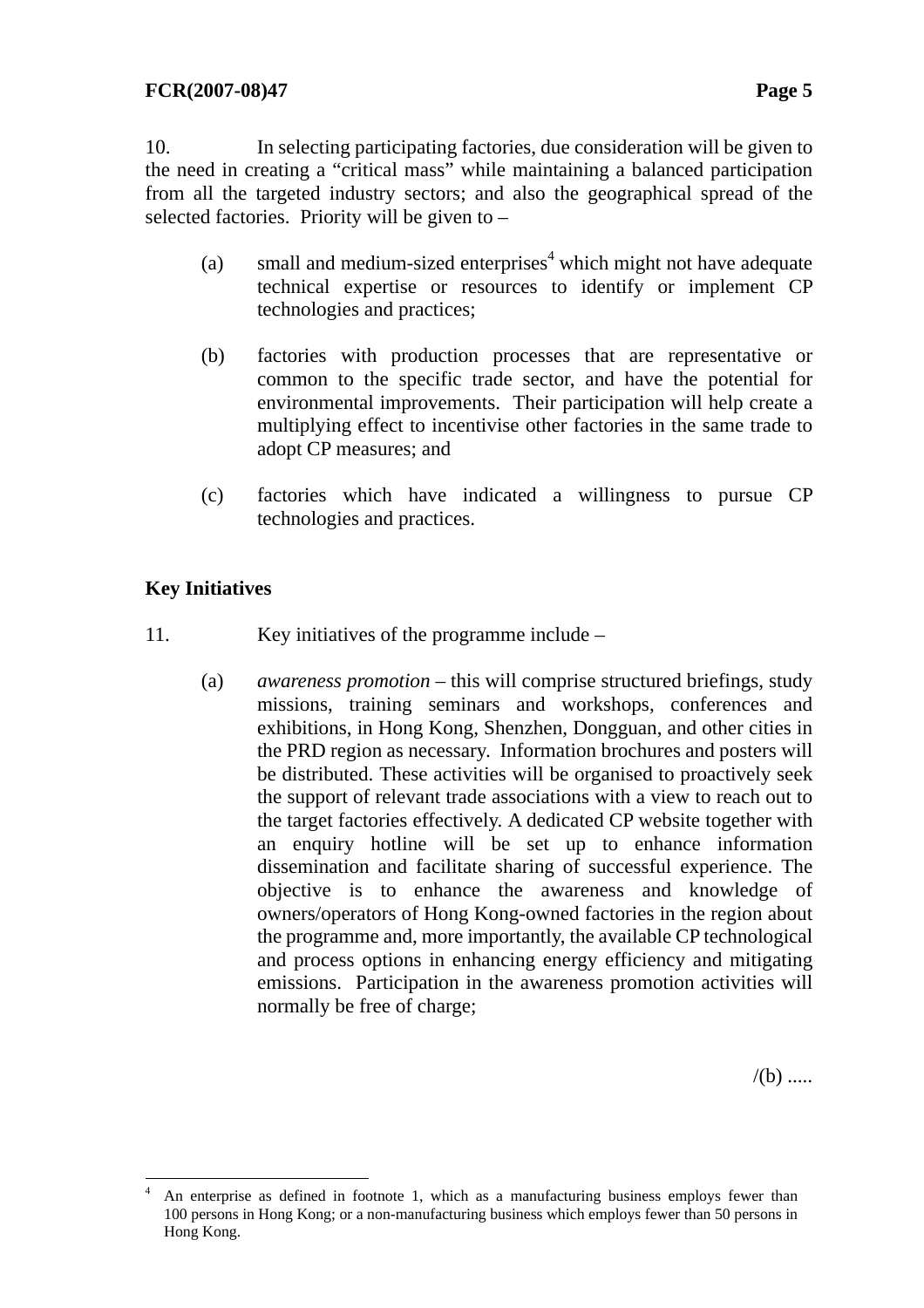- (b) on-site improvement assessment for about 800 to 1 000 factories (subject to response) - HKPC, in conjunction with other ET service providers, will provide guidance and conduct on-site assessment for participating factories to identify and analyse the problems they face and propose practical improvement solutions. While the focus is on energy efficiency and reduction of air pollution, an all-rounded assessment to cover other areas of improvement such as waste or water treatment can also be provided for. Participants will be asked to indicate their follow-up actions after on-site assessment. Successful examples and experience in the application of CP technologies and good practices adopted by the participating factories will also be collated and reported for sharing purposes. The assessment costs will be shared between the Government and the participating factories on a fifty-fifty basis, with participating factories paying 50% of the cost as participating fee and Government sponsoring the other 50%, subject to a ceiling of \$15,000. Any cost exceeding the ceiling will have to be met by the participating factories;
- (c) demonstration projects to help factories overcome any confidence barrier they may have in investing in CP technologies, HKPC will work closely with ET service providers to conduct some 90 selected demonstration projects to demonstrate the effectiveness, actual cost involved and potential financial return of CP technologies through installation of equipment and/or modification of production processes. The cost will again be shared between participating factories and Government on a fifty-fifty basis. The average contribution of Government funding is estimated to be around \$160,000 per project. Depending on the merit of the technology, the funding ceiling for individual projects may be reviewed by the future Project Management Committee (PMC) as necessary during the implementation of the programme (please refer to para.23 for details). Participating factories will be required to share the findings of the demonstration projects and experience gained with other factories. The focus will be on emission reduction, improving energy efficiency and pollution control. Each type of project will be carried out, if possible, in factories with different scale of operation or different practices to verify the applicability of the concerned technologies under different circumstances. In the process of selecting participants, consideration will be given to whether the production operation of the factory is typical of its trade, the potential for improvements, commitment of the factory concerned, and the likelihood of creating a "critical mass" while maintaining a balanced participation from all the targeted industry sectors; and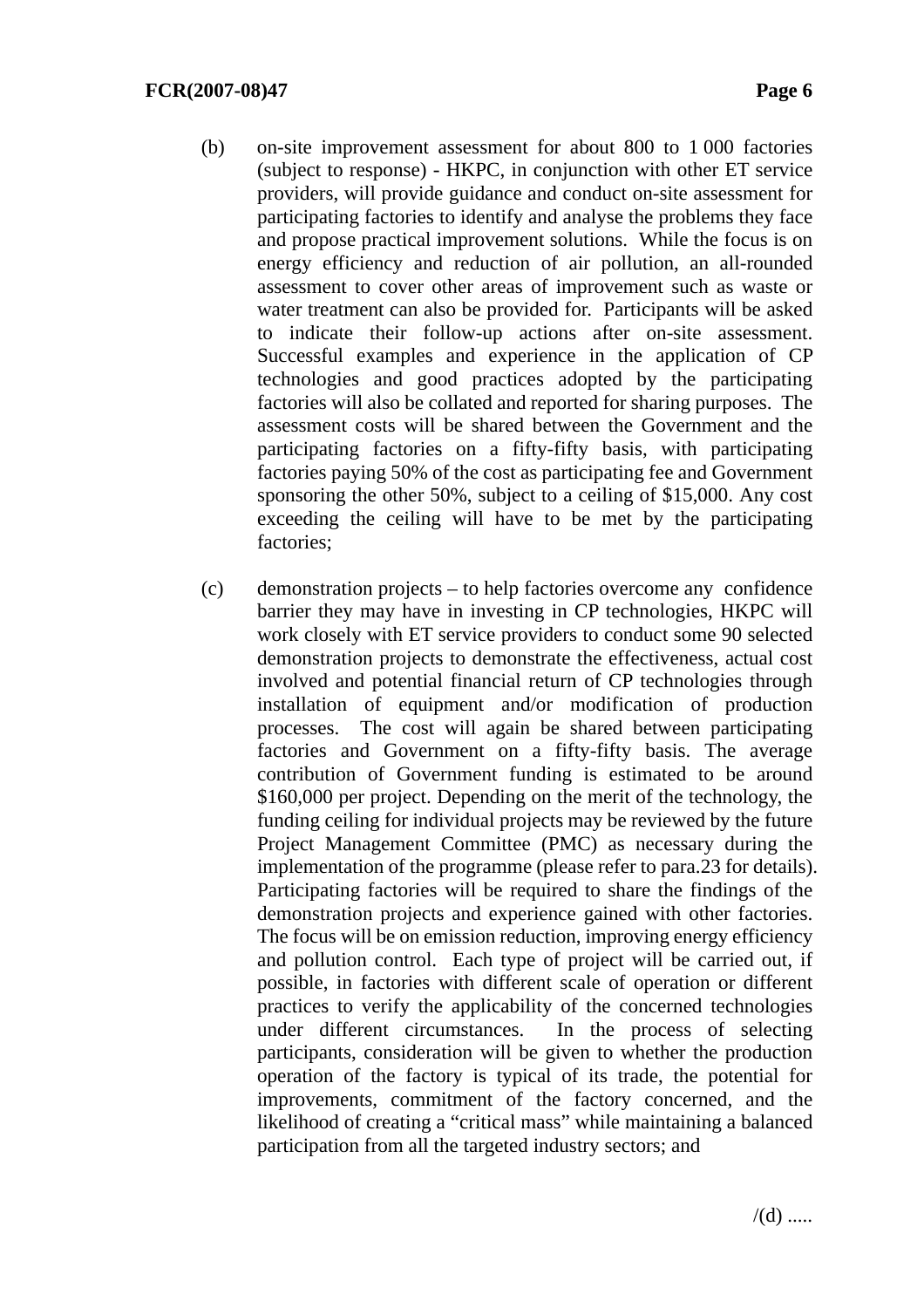(d) verification of the effectiveness of the improvement projects – for those factories which have followed up at their own costs the recommended improvement measures in (b) above, HKPC will provide an independent third-party service to verify the effectiveness of the improvement projects. Other factories that have also carried out improvement projects (e.g. on the advice of consultants whom they engaged at their own costs) may also apply. This service will be critical to the success of the whole programme, as it will help reinforce the participating factories' confidence in investing in CP technologies and, through reporting and sharing of the verification results, inspire other factories to follow suit. The initial quota for verification service is 500. Subject to response, the number can be increased to cover up to 1 000 factories. It is suggested that this service be provided free of charge to participants for small and medium scale improvement projects, while for large projects the contribution from the Government for the verification will be capped to a ceiling of \$15,000 per project.

#### **Programme Implementation**

12. The programme would straddle over a five-year period. An experienced programme management team will be established within HKPC to co-ordinate and run the programme. HKPC will appoint a senior staff as the Programme Director to lead the management team. He will be supported by a dedicated full-time Programme Manager (PM) with extensive experience in environmental improvement in industrial operation to oversee the daily operation of the programme. The PM will be assisted by a programme officer and two support teams based in PRD (each comprising one programme co-ordinator and two programme assistants), one in Shenzhen and the other in Dongguan, to take up local liaison work and co-ordinate all the programme activities. A quality assurance support team will also be established in the HKPC to ensure effective implementation of the key programme initiatives.

13. Given the scope of the programme, HKPC will work closely with other ET service providers in both Hong Kong and PRD to take forward the proposed awareness promotion activities, on-site assessments and technology demonstration projects. Seminars and professional development sessions will be organized by HKPC for ET service providers to facilitate their participation in this programme. ET service providers that are interested in participating in the programme may register their intention with HKPC after project funding is approved by the Finance Committee. They will be invited to submit relevant information including, *inter alia*, their company structure, areas of expertise and interest, past experience in undertaking environmental improvement works for industries, etc. The quality of the work undertaken by ET service providers under this Programme will be monitored and evaluated by HKPC's quality assurance support team.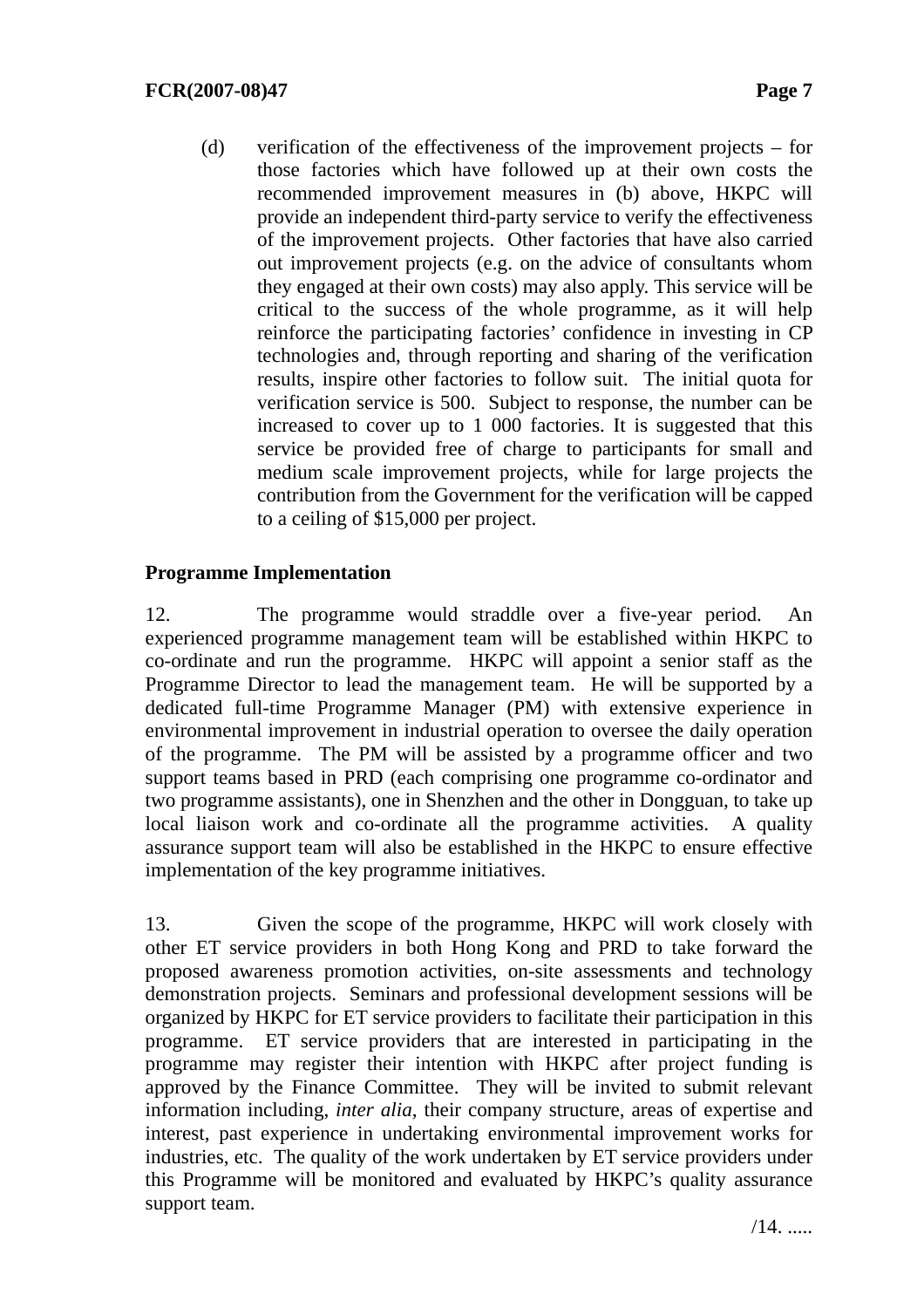14. The EPD will also actively support the programme by closely liaising with the relevant Guangdong authorities, including the Guangdong Provincial Economic and Trade Commission, to secure their collaboration in providing the necessary support, advising on the relevant Mainland policies, rules, regulations, CP standards/requirements, and participating in the related publicity and awareness promotion activities.

15. Upon confirmation of Government funding, HKPC will need around three months to carry out various preparation tasks, such as drawing up detailed programme plans, liaising with the relevant Mainland authorities, setting up the offices in PRD, identifying and recruiting suitable staff and liaising with ET service providers to participate in the programme. Subject to Members' approval, we aim to launch the programme in April 2008. An indicative implementation schedule for the first year is at Enclosure 1.

Encl. 1

## **Expected Benefits**

16. Successful implementation of the programme would deliver the following direct benefits to the participating factories in the region –

- (a) providing first hand knowledge and advice on the adoption of CP technologies and practices for about 15 000 management personnel, owners and operators of factories in the PRD region;
- (b) providing a dedicated CP portal on practical guidance and case examples of CP technologies and process options for the targeted industry sectors to facilitate sharing of experience and good practices amongst factories;
- (c) on-site assessment services provided for 800 to 1 000 participating factories to assist them in identifying measures to reduce energy consumption and pollutant emissions, as well as any cost saving opportunities;
- (d) sponsoring some 90 demonstration projects to help demonstrate possible means for factories to adopt practicable CP technologies and process options amongst the targeted industry sectors; and
- (e) providing independent verification services for 500 to 1 000 applications on effectiveness evaluation of CP improvement projects to help inspire factories' confidence on and reinforce their commitments in CP investments.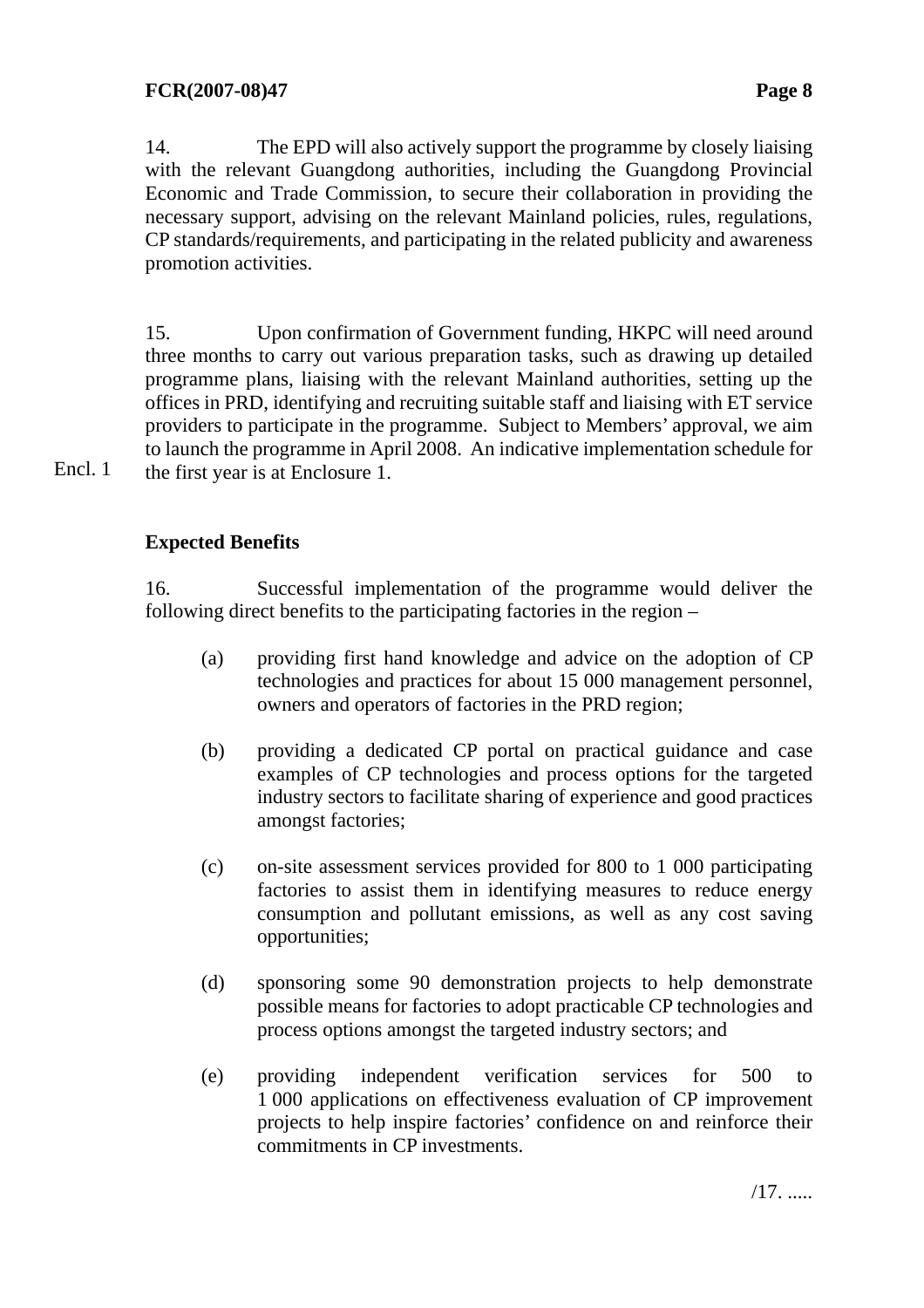17. Through participation of the programme, the Hong Kong-owned factories in the PRD region would gain the know-how in reducing energy consumption and cutting emissions of air pollutants. They can also enjoy direct economic benefits and productivity gains by means of reducing electricity and fuel consumption. These efforts will also help Hong Kong businesses in the industrial upgrading process promoted by the National  $11<sup>th</sup>$  five year Plan and the mainland's policy on processing trade. Through experience sharing and other awareness promotion activities to publicise the success stories, the programme will incentivise other factories to adopt cleaner production technologies and practices, thereby fostering the development of a sustainable culture of cleaner production in the region. Ultimately, this will bring about environmental, economic and social benefits in terms of more energy-efficient operations, better air quality and improved public health.

18. The programme is also expected to create both business and job opportunities for the local environmental technology industry by boosting the confidence of technology users and better information exchange. We will encourage the ET service industry, which comprises some 170 firms providing environmental consultancy services, technology solutions on energy efficiency, emissions reduction and pollution control etc., to take part in the programme. Through participation in the promotion activities, on-site assessments and demonstration projects, the programme will help open up an attractive market for the interested ET service providers in the design and implementation of CP technology solutions for all factories operating in the region. In addition, the programme will also provide a platform for further collaboration between the governments of Hong Kong and the Guangdong Province, businesses and the environmental service industries on both sides to promote environmental business opportunities in Guangdong and beyond.

## **HKPC as the Implementation Agent**

19. HKPC is considered best placed to implement this programme for the following reasons –

(a) it is a statutory organisation specifically set up to provide technical support to the Hong Kong industry and enhance its international competitiveness. As a statutory organization, its main activities include providing environmental technology support in green manufacturing, efficient energy and resource usage, compliance with environmental legislation and standards, as well as environmental methods and technology transfers;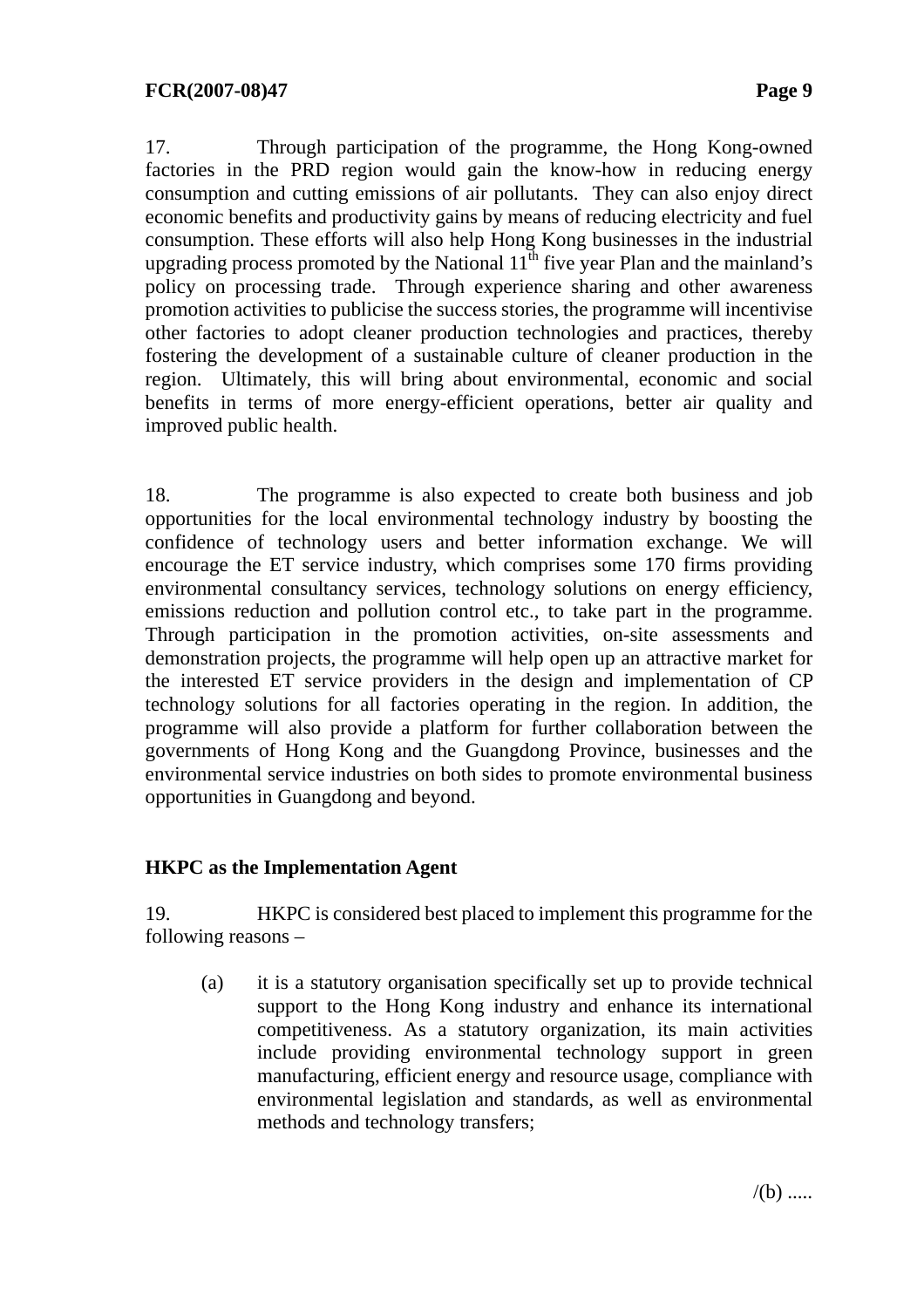- (b) with more than 25 years' experience in providing technical support to the industry in environmental protection aspects, HKPC has developed extensive expertise in industrial pollution prevention, cleaner production and energy efficiency. This has been fully demonstrated in the successful implementation of the pilot project;
- (c) HKPC has built up extensive network relations with different trades in the manufacturing sector. It has been widely recognised as a reliable source of technical expertise and professional assistance. The wide network, mutual trust and long partnership established with the manufacturing sector are essential in inspiring the confidence of the prospective participants in the programme; and
- (d) the programme involves partnership with ET service providers in delivering the support services and technology solutions to a large number of targeted factories. As a public organisation, HKPC is best placed to implement the programme to give an impartial assessment on the selection of ET service providers; and avoid any potential conflict of interest which might arise should the programme be led by an environmental project consultant or service provider from the private sector.

## **FINANCIAL IMPLICATIONS**

#### **Non-recurrent Expenditure**

20. The total estimated cost of the proposed five-year CPPP is HK\$134.46 million as detailed in Enclosure 2. The total Government funding required for the Programme is \$93.06 million. Participating factories will contribute around \$30 million through the cost sharing arrangements for on-site improvement assessment and technology demonstrations. The cost-sharing arrangement is proposed to maintain a balance between Government support and participating factories' commitment. As an implementation agent, HKPC will contribute HK\$11.4 million in terms of professional manpower support, office rentals and other ancillary, technical and support services. Encl. 2

> 21. Subject to Members' approval of the Programme, the estimated cash flow of the Government funding of HK\$93.06 million is as follows –

| 2007-08 | - 2008-09 | 2009-10 |        | 2010-11 2011-12 2012-13 |        | <b>Total</b> |
|---------|-----------|---------|--------|-------------------------|--------|--------------|
| \$2000  | \$'000    | \$2000  | \$'000 | \$'000                  | \$'000 | - \$'000     |
| 320     | 17,450    | 22,110  | 21,380 | 17,530                  | 14,270 | 93,060       |

/**Recurrent** .....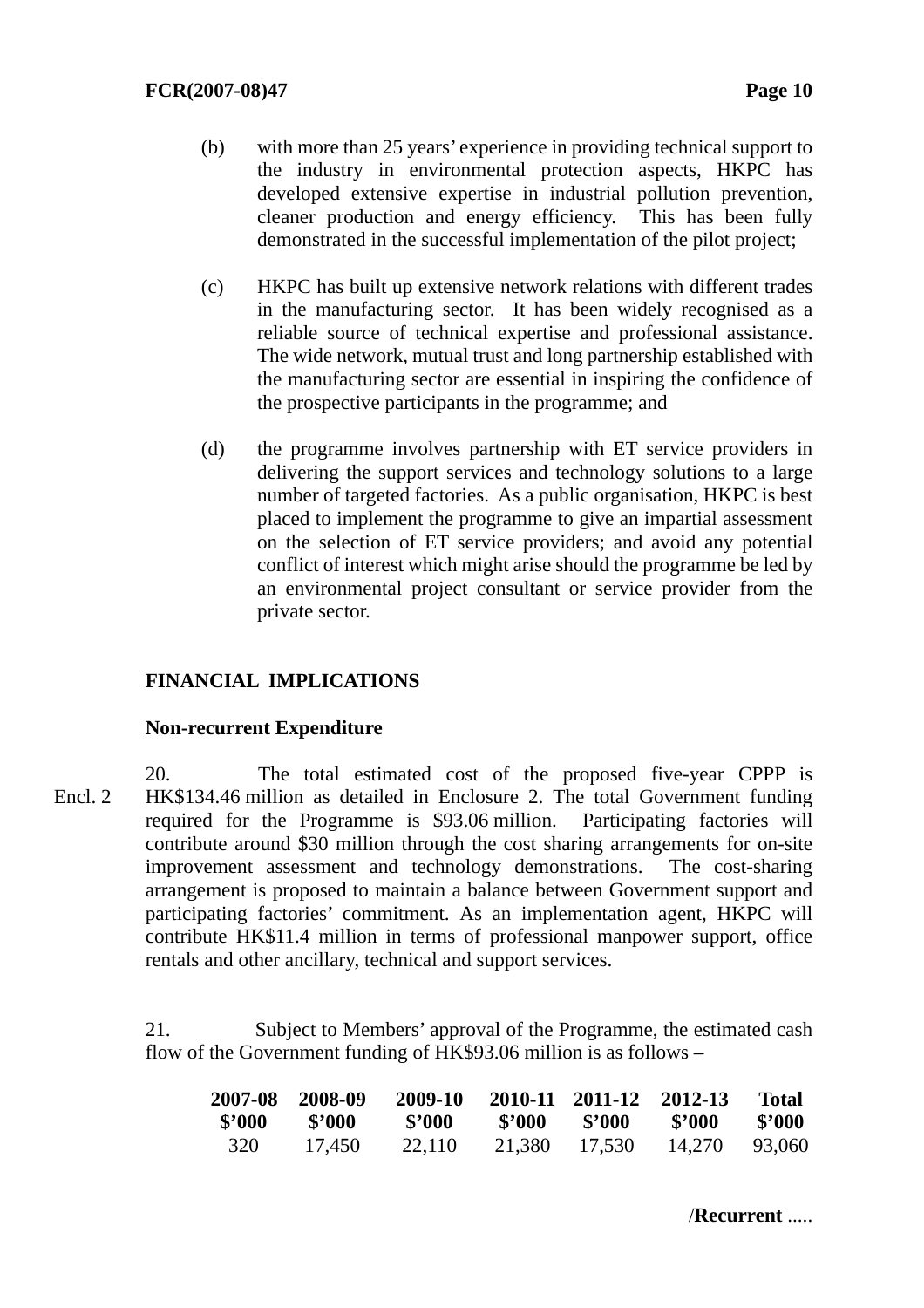## **Recurrent Expenditure**

22. The proposal has no additional recurrent financial implications. EPD will deploy a dedicated professional team led by a senior Environmental Protection Officer to render support to the programme and will absorb the work with its existing resources. The total staff cost and departmental expenses are HK\$2.46 million per year at 2007-08 level.

## **CONTROL AND REVIEW MECHANISM**

23. A Project Management Committee (PMC) will be set up to oversee the implementation of the programme. The PMC will be led by EPD and comprise representatives from the Trade and Industry Department, HKPC and the four major trade and industry associations, namely, the Hong Kong General Chamber of Commerce (HKGCC), the Federation of Hong Kong Industries (FHKI), the Chinese Manufacturers' Association of Hong Kong (CMA) and the Chinese General Chamber of Commerce (CGCC). Other departments such as the Innovation and Technology Commission, related organisations and/or experts would be invited to join as co-opt members on a need basis.

24. To ensure the best use of public money, credible mechanisms on monitoring and control, as well as project assessment and overall evaluation of its effectiveness will be put in place. For instance, HKPC will be invited to draw up an annual implementation plan, and will be required to submit regular progress reports to the PMC at least on an annual basis. In the progress reports, HKPC will have to provide information such as implementation progress, problems encountered, remedial measures taken to tackle problems, and interim findings and evaluation of the project, etc.

25. Objective indicators will be devised by the PMC in consultation with HKPC and the industries, against which the effectiveness of the project will be closely monitored and assessed. Surveys will also be conducted to track the awareness and take up rate of cleaner production technologies and practices by factories in the PRD region. The Administration would report annually to the LegCo Panel on Environmental Affairs on the progress of the programme to ensure transparency and public accountability.

26. To enhance the monitoring of the programme activities, HKPC will carry out spot checks on the participating factories and EPD will also arrange factory visits as part of overall programme monitoring. To avoid duplication in the source of funding, in vetting project applications, due consideration will be given to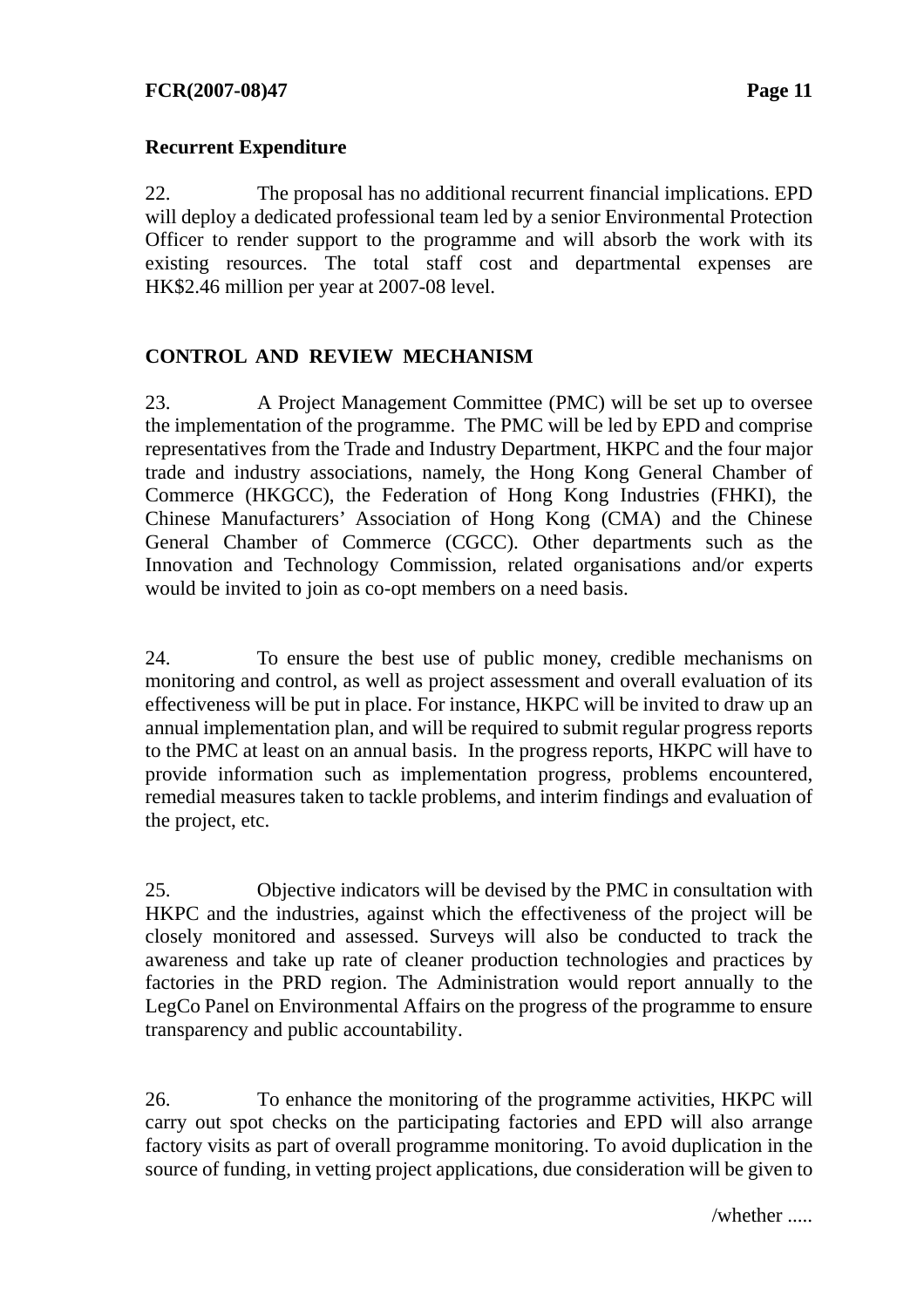whether the proposed project has alternative source of funding support or whether the proposed project should be more appropriately funded by other sources. HKPC is required to submit annual and final audited accounts for the operation of the programme audited by an independent auditor. Funding from the Government will be disbursed to HKPC annually, and the disbursement will be contingent upon submission of an annual financial estimate and annual implementation plan by the HKPC.

27. Based on the guiding principles and criteria set out in paras. 7 - 10 above, the PMC will –

- (a) determine the mechanism for inviting interested factories to participate in the programme;
- (b) draw up objective criteria for selection of factories for undertaking on-site assessment, demonstration projects and verification of the effectiveness of the improvement projects;
- (c) vet, approve, review and monitor the implementation of these projects;
- (d) regularly review and monitor the overall progress of the programme; and
- (e) evaluate the effectiveness of the programme and, if required, propose measures to improve the operation of the programme.

## **PUBLIC CONSULTATION**

28. We consulted the four major industry and trade associations, namely, the HKGCC, FHKI, CMA, CGCC, in October 2007 on the proposed five-year CPPP. A consultation forum with the ET service sector was conducted in November 2007 with the attendance of the Hong Kong Environmental Industry Association and the Environmental Contractors Management Association, as well as professional institutes, environmental consultants and contractors. All the trade associations and the ET service sector welcome the Administration's initiative and support the proposed programme which would facilitate Hong Kong-owned factories in PRD region to take on board cleaner production to help alleviate regional air pollution problem. Their comments have been reflected as far as possible in the current design of the programme, e.g. scope of the programme, cost sharing arrangement, funding ceiling, as well as industry sectors to be targeted. We shall continue to liaise and work with the trade associations, the ET service sector and other concerned parties in drawing up the implementation details prior to formal launch of the programme.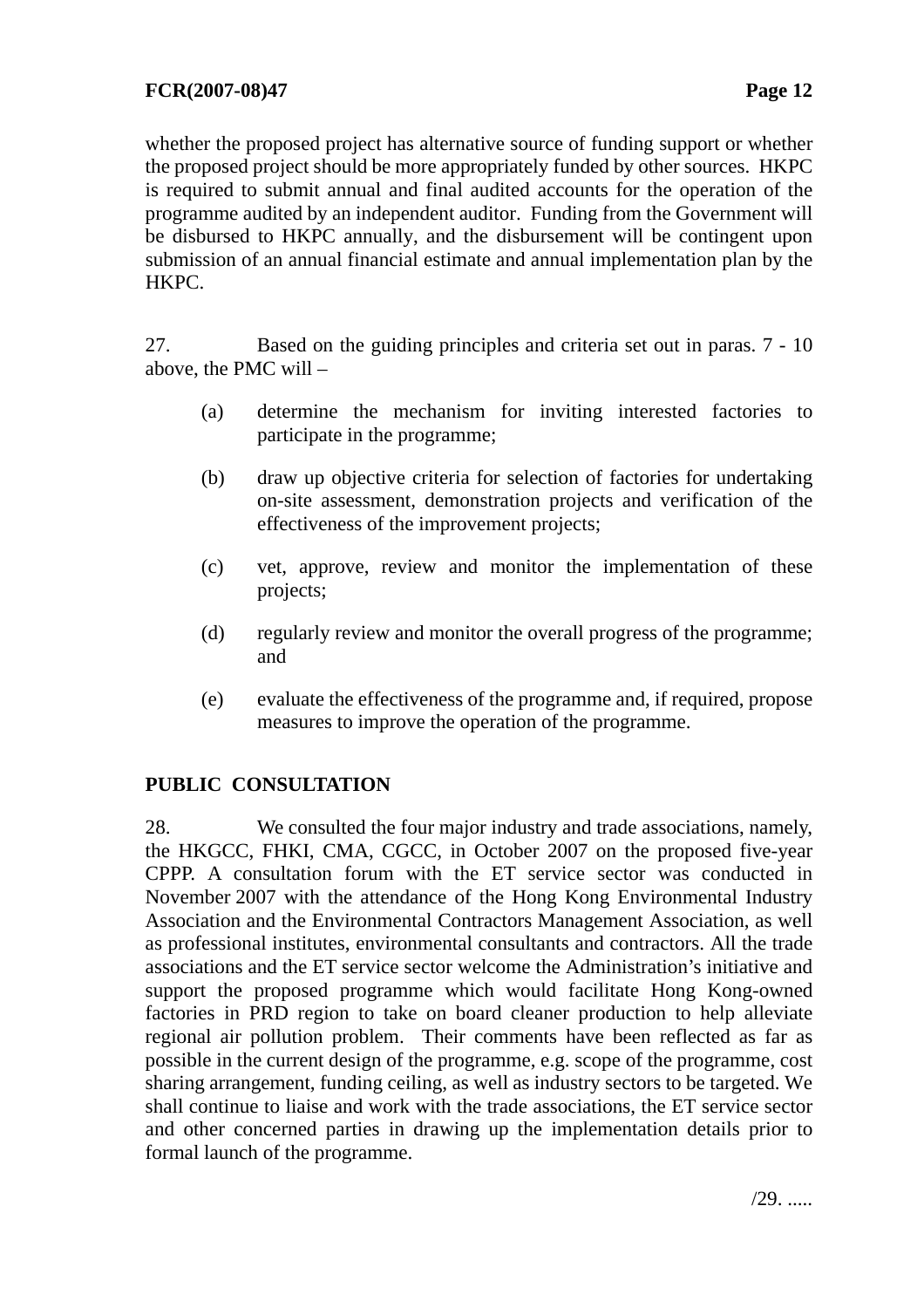29. We also consulted the Legislative Council Panel on Environmental Affairs about the proposal on 17 December 2007. In general, the Panel expressed support for the proposed programme. Members noted the requirements for monitoring the progress of and the feedback on the programme activities and requested the Administration to report annually to the Panel regarding the implementation progress of the programme.

## **BACKGROUND**

30. To tackle regional air pollution, the Guangdong Provincial Government and HKSARG are embarking upon a host of measures to cut down air emissions in order to achieve the 2010 emission reduction targets jointly agreed by both sides.

31. Apart from the joint efforts of the Guangdong Provincial Government and HKSARG, the Hong Kong business community also has a major role to play in enhancing the environmental performance of the industries in the PRD region. The business community has generally recognised its crucial role in this respect and has launched a number of voluntary initiatives in recent years, including the Clean Air Charter initiated by the Hong Kong Business Coalition on the Environment and the HKGCC, and the One-One-One (One Factory-One Year-One Environmental Project) Programme by FHKI, to encourage their members to reduce emissions through energy efficiency and CP practices. Because of their nature, these business-led environmental initiatives do not always provide to the industries the required technical support and know-how in applying cleaner production technologies and practices, especially those that are specific to particular industry sectors.

32. Building on the success of the Cleaner Production Technical Support Pilot Project commissioned by the EPD in November 2006 and conducted by the HKPC, the Chief Executive announced in the 2007 Policy Address that Government would further commission the HKPC to launch a five-year programme to provide professional advice and technical support on CP to Hong Kong-owned factories in the PRD region.

---------------------------------

Environmental Protection Department January 2008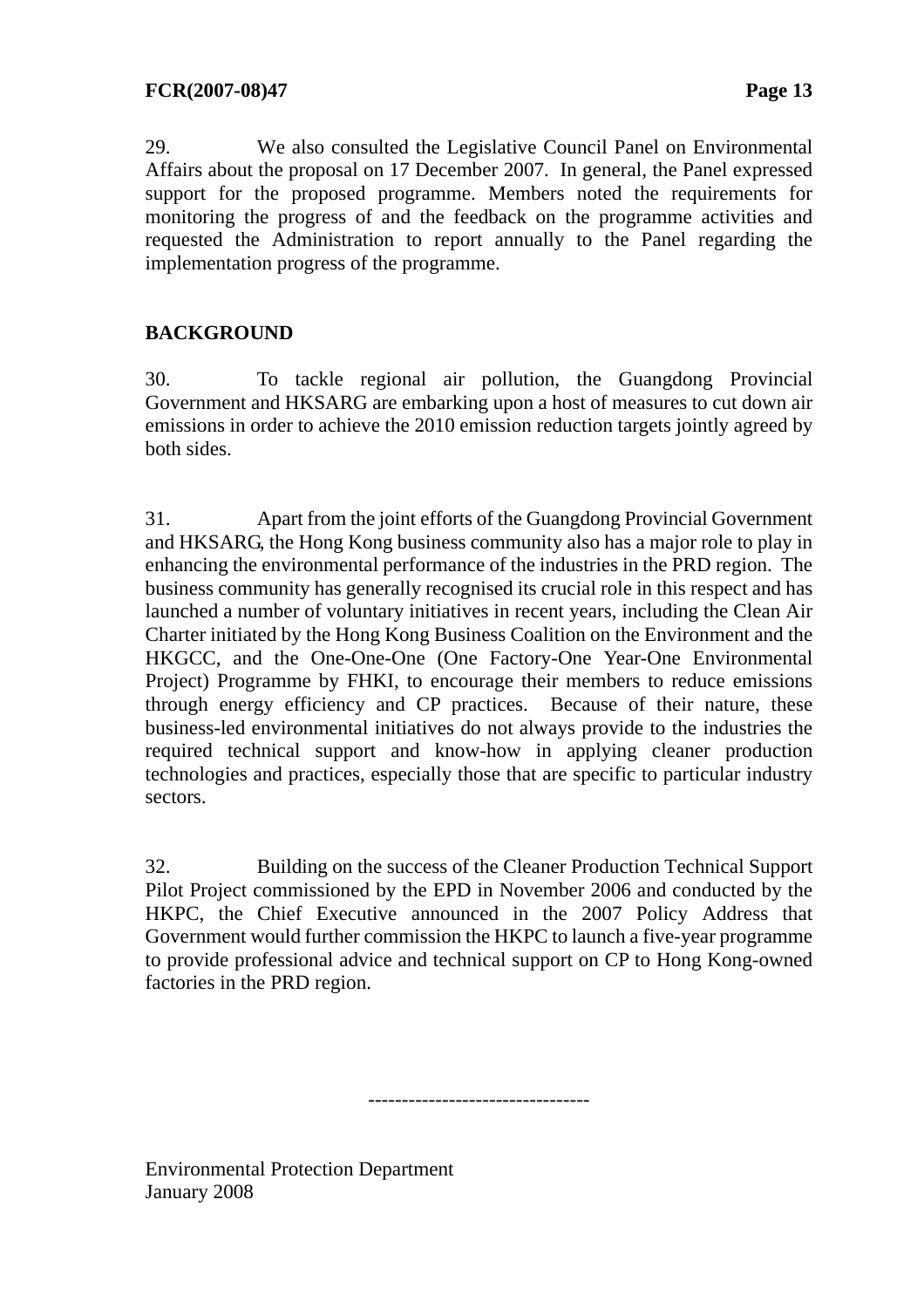# **Indicative Implementation Schedule for the First Year**

| <b>Stage</b>                           | <b>Activities</b>                                                                        | 2008 |                |  |  |                |  |  |    |    |  |                |  |
|----------------------------------------|------------------------------------------------------------------------------------------|------|----------------|--|--|----------------|--|--|----|----|--|----------------|--|
|                                        |                                                                                          |      | Q <sub>1</sub> |  |  | Q <sub>2</sub> |  |  | Q3 |    |  | Q <sub>4</sub> |  |
| Preparatory<br><b>Stage</b>            | Setting up programme management team at HKPC                                             |      |                |  |  |                |  |  |    |    |  |                |  |
|                                        | Preparing detailed programme planning                                                    |      |                |  |  |                |  |  |    |    |  |                |  |
|                                        | Liaison with industries and ET service providers and<br>Mainland authorities             |      |                |  |  |                |  |  |    |    |  |                |  |
|                                        | Formation of Project Management Committee and<br>consideration of work plan etc          |      |                |  |  |                |  |  |    |    |  |                |  |
|                                        | Preparation for official launch of Programme                                             |      |                |  |  |                |  |  |    |    |  |                |  |
| <b>Official Launch</b><br>of Programme | Official launch                                                                          |      |                |  |  |                |  |  |    |    |  |                |  |
| Implementation<br><b>Stage</b>         | Meeting of Project Management Committee to vet<br>submission of funding applications etc |      |                |  |  |                |  |  |    | くし |  |                |  |
|                                        | Awareness promotion                                                                      |      |                |  |  |                |  |  |    |    |  |                |  |
|                                        | On-site improvement assessment                                                           |      |                |  |  |                |  |  |    |    |  |                |  |
|                                        | Demonstration projects                                                                   |      |                |  |  |                |  |  |    |    |  |                |  |
|                                        | Verification of performance of improvement projects                                      |      |                |  |  |                |  |  |    |    |  |                |  |

----------------------------------------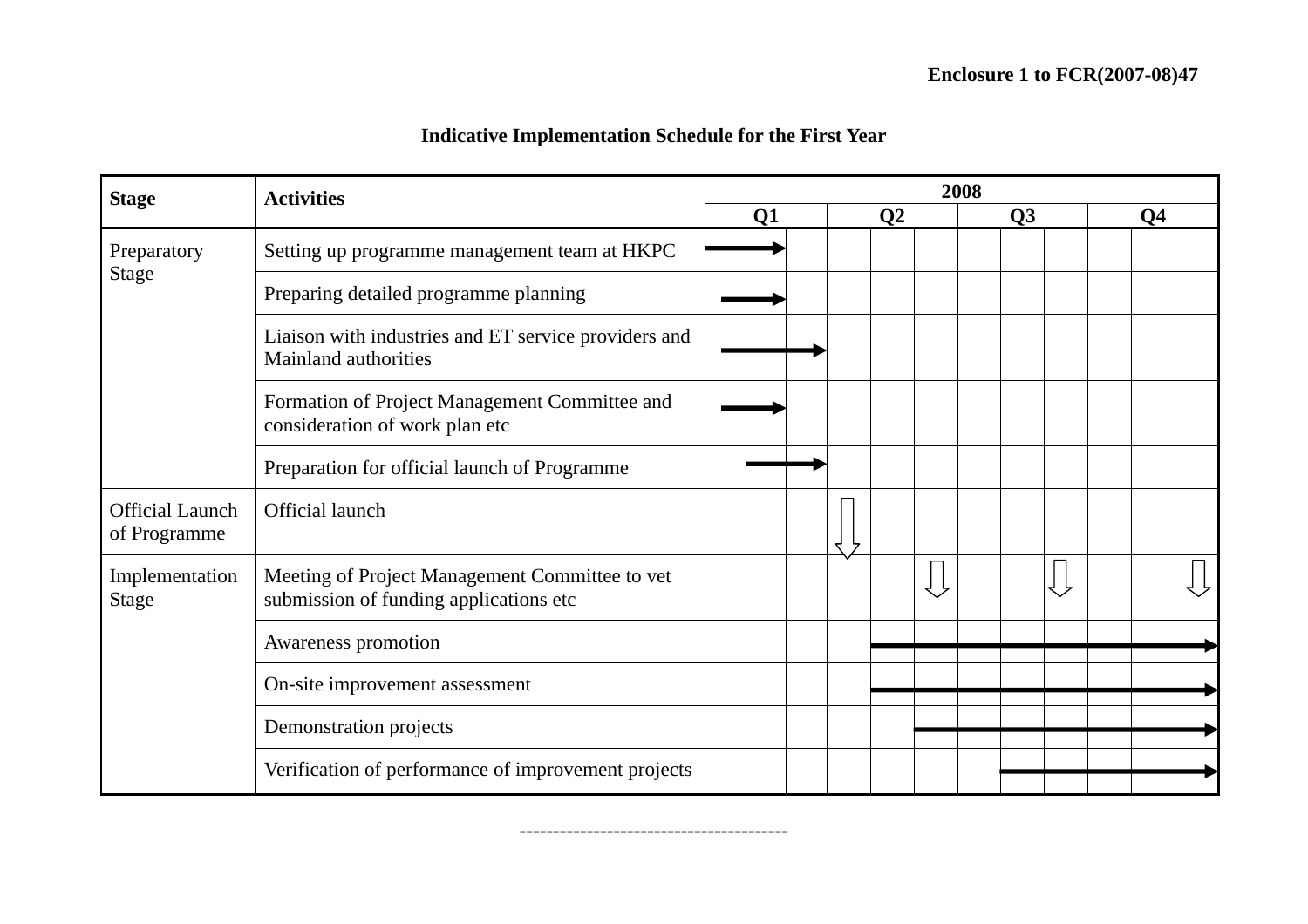|                                               | <b>Funding by</b><br>Government | <b>Contributions</b><br>by HKPC | <b>Contributions</b><br>by Industry | <b>Total Cost</b><br><b>(HK\$)</b> |
|-----------------------------------------------|---------------------------------|---------------------------------|-------------------------------------|------------------------------------|
|                                               | (HK\$ million)                  | (HK\$ million)                  | (HK\$ million)                      | million)                           |
| 1. PROGRAMME                                  |                                 |                                 |                                     |                                    |
| <b>MANAGEMENT</b>                             |                                 |                                 |                                     |                                    |
| Programme Director                            | 0.00                            | 3.66                            | 0.00                                | 3.66                               |
| (25% staff time)                              |                                 |                                 |                                     |                                    |
| Programme Manager                             | 6.94                            | 0.00                            | 0.00                                | 6.94                               |
| Programme Officer                             | 0.00                            | 1.47                            | 0.00                                | 1.47                               |
| <b>Mainland Programme Supporting</b>          | 3.81                            | 0.00                            | 0.00                                | 3.81                               |
| Staff (6 nos.)                                |                                 |                                 |                                     |                                    |
| HK Office Accommodation &                     | 0.00                            | 1.62                            | 0.00                                | 1.62                               |
| Administration                                |                                 |                                 |                                     |                                    |
| Mainland Office Accommodation                 | 1.08                            | 0.00                            | 0.00                                | 1.08                               |
| <b>Sub Total</b>                              | 11.83                           | 6.75                            | 0.00                                | 18.58                              |
|                                               |                                 |                                 |                                     |                                    |
| 2. AWARENESS PROMOTION                        |                                 |                                 |                                     |                                    |
| Events Planning & Logistics                   | 2.00                            | 0.23                            | 0.00                                | 2.23                               |
| Dedicated website, enquiry hotline,           | 3.22                            | 0.00                            | 0.00                                | 3.22                               |
| guidebooks development                        |                                 |                                 |                                     |                                    |
| Trainers/Speakers' Fees                       | 2.80                            | 0.70                            | 0.00                                | 3.50                               |
| Organisation & Publicity Expenses             | 4.83                            | 0.00                            | 0.00                                | 4.83                               |
| <b>Sub Total</b>                              | 12.85                           | 0.93                            | 0.00                                | 13.78                              |
|                                               |                                 |                                 |                                     |                                    |
| <b>3. ON-SITE IMPROVEMENT</b>                 |                                 |                                 |                                     |                                    |
| <b>ASSESSMENT</b>                             |                                 |                                 |                                     |                                    |
| On site assessment and advisory               | 17.00                           | 0.00                            | 15.00                               | 32.00                              |
| services [1]                                  |                                 |                                 |                                     |                                    |
| Programme Quality Assurance Team              |                                 |                                 |                                     |                                    |
| $(PQAT)$ [2]                                  |                                 |                                 |                                     |                                    |
| <b>Assessment Team Leader</b>                 | 6.94                            | 0.00                            | 0.00                                | 6.94                               |
| Assessment Officer (3 nos.)                   | 7.44                            | 3.72                            | $0.00\,$                            | 11.16                              |
| <b>Sub Total</b>                              | 31.38                           | 3.72                            | 15.00                               | 50.10                              |
| <b>4. DEMONSTRATION</b><br><b>PROJECTS</b>    |                                 |                                 |                                     |                                    |
| Project Implementation Costs [3]              | 20.00                           | 0.00                            | 15.00                               | 35.00                              |
|                                               |                                 |                                 |                                     |                                    |
| 5. PERFORMANCE<br><b>VERIFICATION SERVICE</b> |                                 |                                 |                                     |                                    |
| Project Implementation Costs [4]              | 17.00                           | 0.00                            | 0.00                                | 17.00                              |
|                                               |                                 |                                 |                                     |                                    |
| <b>TOTAL</b>                                  | 93.06                           | 11.40                           | 30.00                               | 134.46                             |

# **Estimated Cost Breakdown for the Five Year Programme**